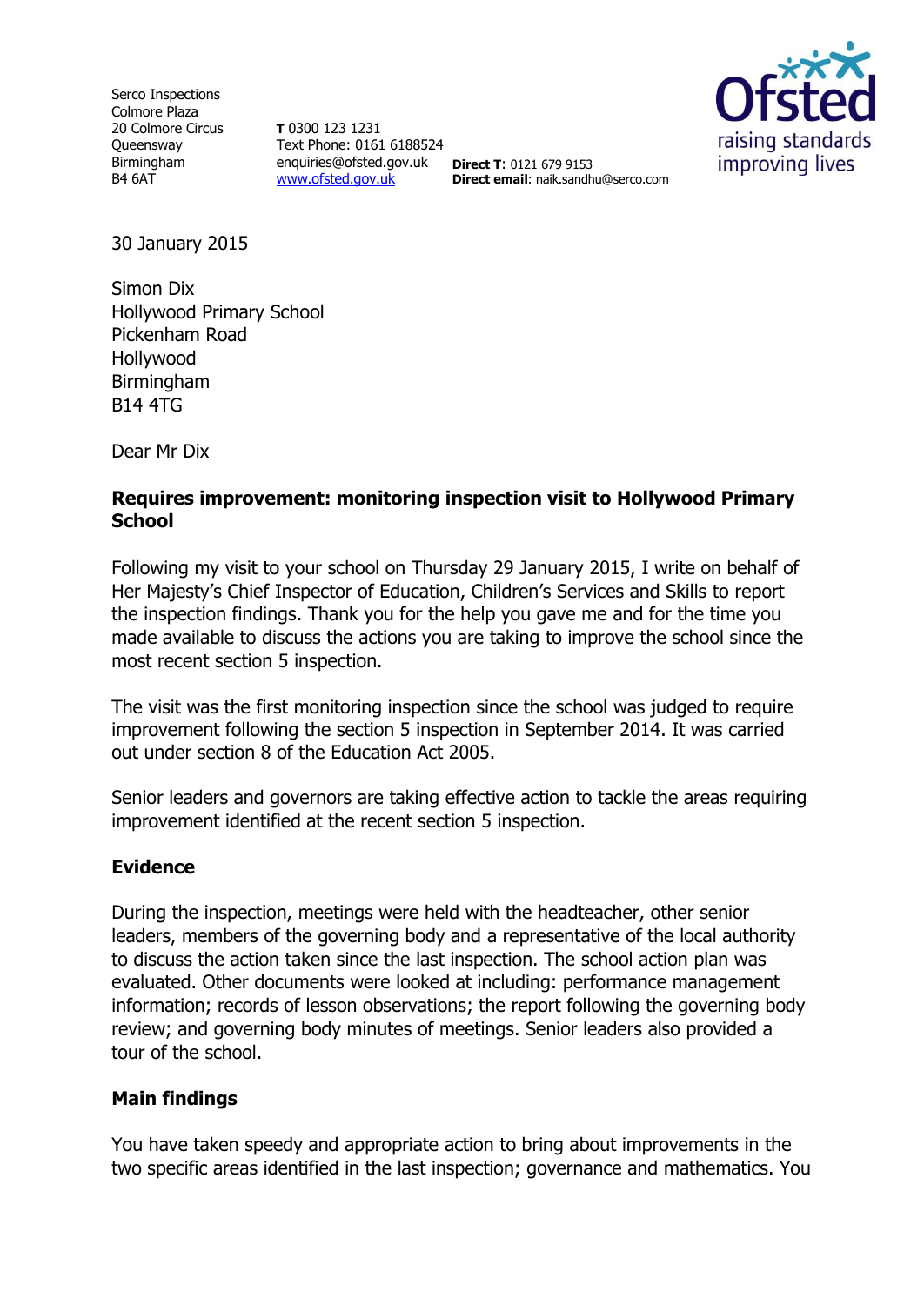

were quick to arrange an independent review of governance and seek ways to support their roles in school. The review identified the governors' key strengths and indicated areas for future development. The review also provided an opportunity for governors to reflect on their responsibilities and how they could improve their effectiveness.

Governors quickly arranged specific and relevant training to increase their knowledge of particular aspects of responsibility such as safeguarding. A governor with responsibility for safeguarding received further training and has since visited the school on a number of occasions to check that procedures are relevant, accurate, clear and up to date. You immediately updated the school's safeguarding policy and made sure it enveloped the detail of Keeping Children Safe in Education issued by the Department of Education in July 2014. All safeguarding procedures and records were reviewed and additional checks were introduced to provide even better security. Training was provided for all staff in November 2014 on the Prevent Strategy which was launched in June 2011. Staff now have a current understanding of how the school can promote the rule of law, individual liberty, mutual respect and tolerance of different faiths and beliefs. The child protection policy has been updated and appropriate links made with other school policies such as behaviour, the code of conduct and a social media policy. Staff and governors are well informed about the risks posed to pupils, indications of abuse and the procedures to follow where concerns arise.

Governors regularly visit the school to better understand its day-to-day practice, the implementation of agreed policies and the pupils' achievements. Governors tour the classes and consider pupils' work to gain first-hand evidence of on-going improvements. They prepare a written report capturing the strengths they witnessed and include areas for future consideration. In the meeting with HMI governors provided a knowledgeable account of the school's own identified areas for development and what was being done. They reported they have a new level of confidence in asking 'how' and 'why' and expecting leaders to be accountable for ongoing improvement.

The governor responsible for pupil premium has an up-to-date understanding for the purpose of the additional funding. There are clear processes for how expenditure is determined and how its effectiveness is checked and reported. The school website provides a full account of the delegated funding, how it is spent and how the additional resource has made a difference.

You have revised the way you report to governors. They now receive a full, detailed report together with a high level summary or analysis. These reports are sent to governors well in advance of meetings so they have time to digest the content and prepare questions or seek more information. Governors appreciate your regular emails which keep them informed about up-to-date events. They know about their statutory responsibilities as issued by the Department of Education. They are aware of the policies that need to be reviewed and how often. You send draft policies to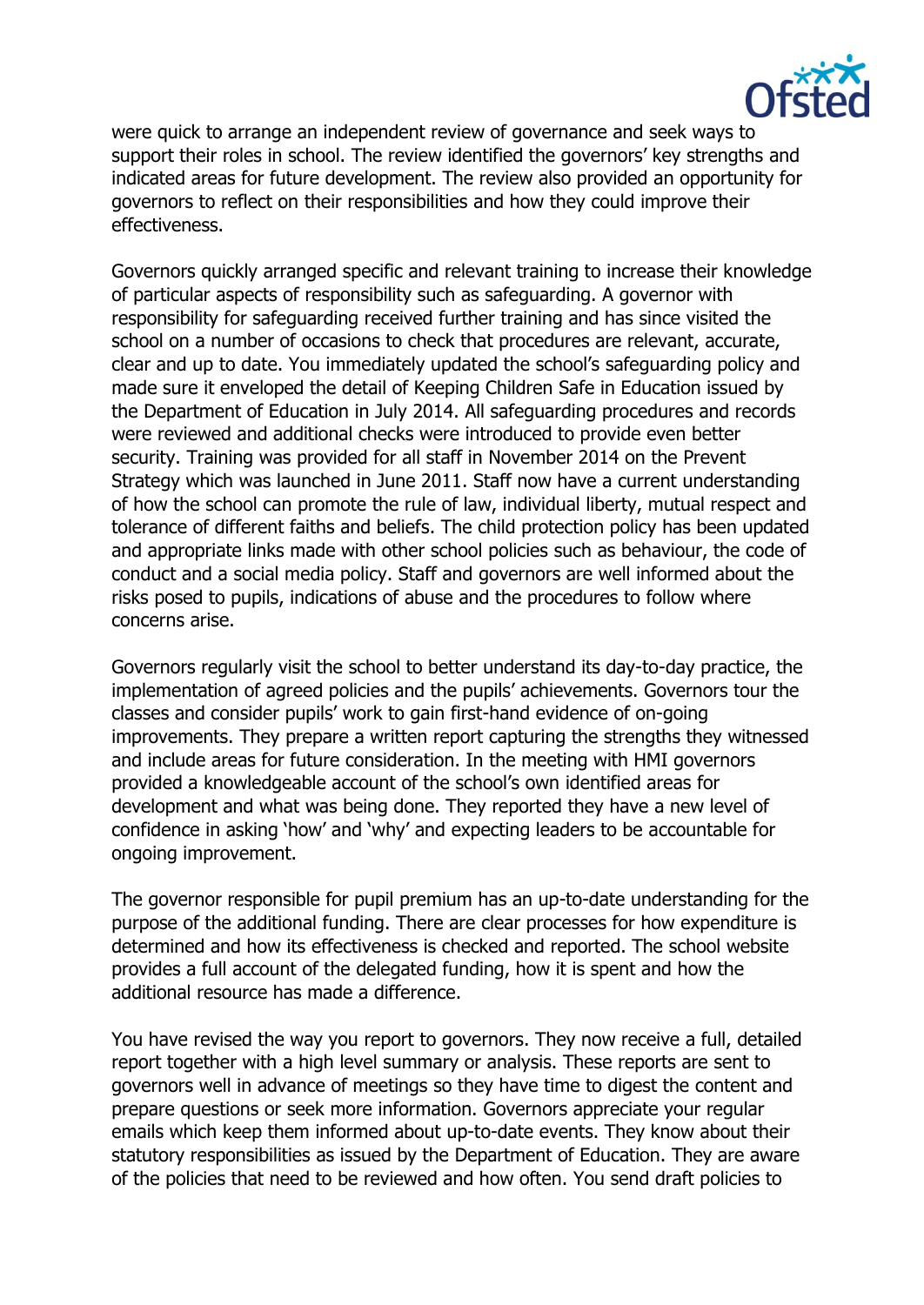

governors in advance so that meeting time is not taken up reading documentation. Simple measures such as these help the governors to prepare and consider their role so they are better able to contribute, question and seek detail.

Meetings with governors now coincide with your regular checks on pupils' progress so that the information given to governors is relevant, precise and current. You helpfully report on the progress of groups of pupils. Governors can now explore any differences in the pace of progress and the reasons underpinning these outcomes. This regular information helps them to contribute to the nature of support particular groups need to catch up or be further challenged.

The subject leader for mathematics has focused strongly on the developing the teaching and learning of mathematics. All staff have received regular training to strengthen their mathematical subject knowledge. The mathematics subject leader has ensured that the existing good practice in school is shared. You have identified the gaps in pupils' knowledge and analysed the causes for delayed progress. The training has helped all staff to develop pupils' understanding of mathematical symbols, vocabulary and pictorial representation. You have bought additional resources to help pupils to apply and practise their mathematical skills in practical situations and by so doing making sense of mathematical concepts. Leaders and staff are developing the roles of all support staff in lessons or groups to ensure pupils receive the most suitable support as and when it is needed.

Leaders check lesson plans and pupils' books to ensure that the new mathematics curriculum is implemented with suitable breadth and accuracy. You and the leadership team closely scrutinise assessment records to review the effectiveness of support or actions taken. Such information forms the foundation of ambitious but realistic targets for improvement. Records show that in October 2014, 47% of the Year 2 pupils were on track to achieve age-related expectations in mathematics by the end of the year. Records in January this year show that now 62% of Year 2 pupils are on track.

You collect a suitably wide range of evidence on which to form your judgements for example formal and informal lesson observations, scrutiny of pupils' work in books and displays. Your informal lesson observations focus on particular year groups or specific subjects. All information informs individual pupil reviews as well as judgements regarding the quality of teaching.

Ofsted may carry out further visits and, where necessary, provide further support and challenge to the school until its next section 5 inspection.

## **External support**

You lost no time in identifying the necessary external support to provide relevant training for governors and staff. The support is ongoing rather than stand-alone